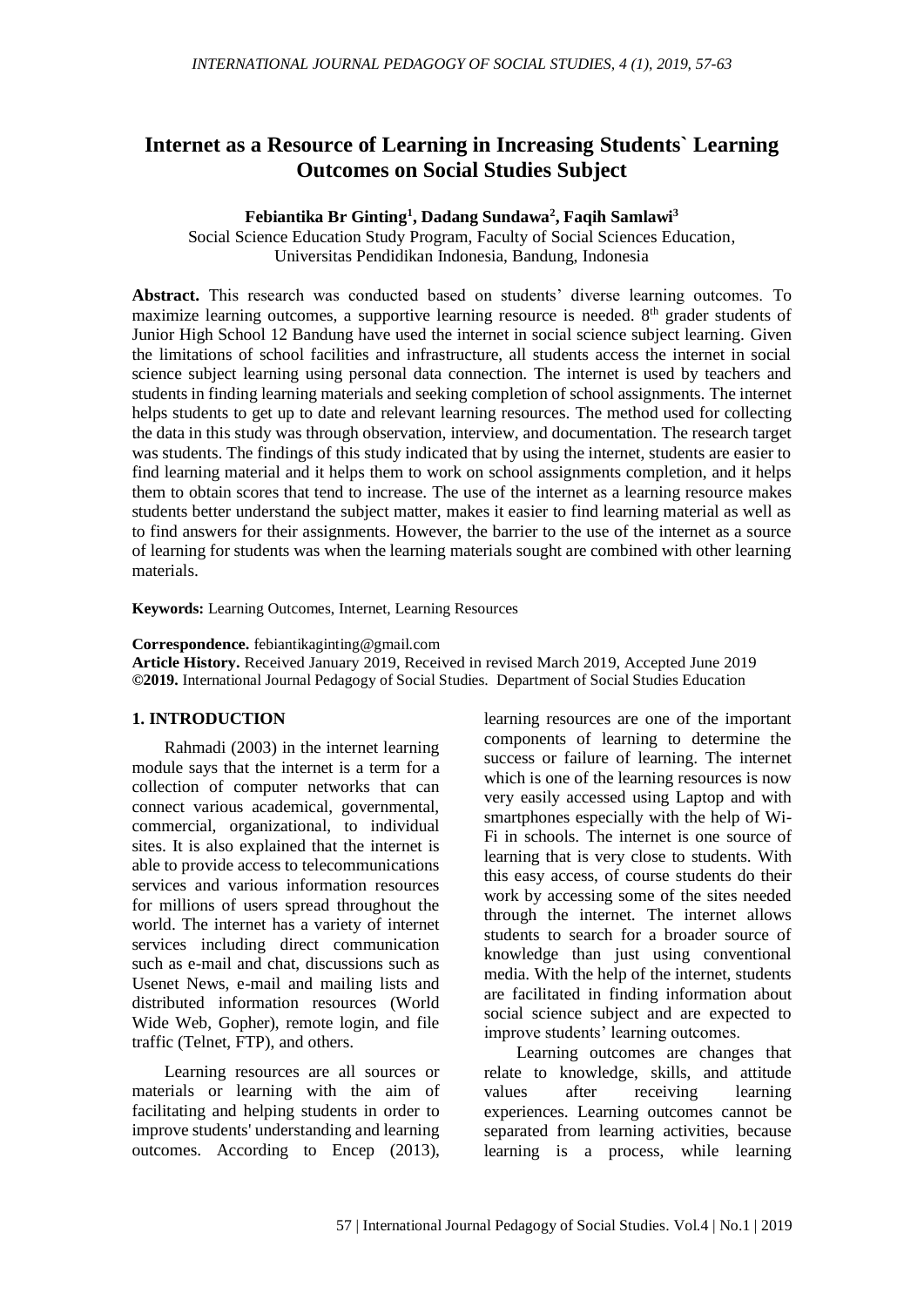outcomes are the result of the learning process. The learning process experienced in terms of knowledge, skills, and attitudinal values obtained will shape the personality of learners, broaden the personality of students, broaden their life horizons and improve the ability of students. Starting from this, students who actively carry out activities in learning will gain a lot of experience. According to Rosilah (2016) learning outcomes which are students' absorbency in the form of cognitive abilities or the ability to do tests are guidelines for raising students to a higher class or accepting new students. With the help of the internet it is also expected that students can improve their learning outcomes.

Social science subject is one of the subjects studied by students at the elementary school level and in junior high school. Muhammad Numan Somantri (2001: 92) states that social science subject in schools (elementary and junior) is an integration of various social sciences and humanities, as well as organized basic human activities, presented scientifically and pedagogically for educational purposes. Social science subject for schools is presented by integrating several disciplines aimed at educational purposes. The integration of various disciplines is expected to be able to achieve the goals of education itself.

Trianto (2010: 171) suggests social science subject is an integration of various branches of social sciences, such as sociology, history, geography, economics, politics, law and culture which are formulated on the basis of reality and social phenomena and are realized in an interdisciplinary approach from aspects and branches of social sciences. Social science subject is part of the school curriculum which is derived from the content of the branches of social sciences. Based on the understanding of social science subject according to Muhammad Numan Somantri and Trianto, it can be concluded that social science subject is an integration of social sciences that can develop the ability to become good citizens. The purpose of social science subject in schools is to shape the character of students to be good and responsible citizens, and can foster critical and inquiry thinking behavior.

The aim of social science subject can certainly be realized by good learning. In the learning process several components are needed to support good learning. These components include the goals of education, students, educators, subject matter, approaches, methods, tools, learning resources, and evaluation. From the above components, the researchers are interested in researching about the internet which is one of the learning resources that are widely used by educators and students. The use of the internet as a resource of learning in social science subject learning can open the horizons of students because there is very much information on the internet. Students in the era of digital technology need access to information that is fast, accurate, and easy to access, this certainly requires the internet.

Based on the description described earlier, the researchers were interested in conducting a study entitled "The Use of the Internet as a Learning Resource in Increasing Students' Learning Outcomes on Social Science Subject Learning". Based on the background of the above problems in order to limit the problem in this study, the researchers formulated research questions, namely: first, what is the description of internet usage in social science subject learning in Class VIII of Junior High School 12 Bandung? second, what are the benefits of the internet as a learning resource in increasing students' learning outcomes in social science subject learning in Class VIII of Junior High School 12 Bandung? third, what are the barriers to the use of the internet as a learning resource in increasing students' learning outcomes in social science subject learning in Class VIII of Junior High School 12 Bandung?

# **2. METHOD**

The location of this research was conducted at Junior High School 12 Bandung, having its address at DR. Setiabudhi No. 195, Geger Kalong, Sukasari, Bandung City, West Java 40153. In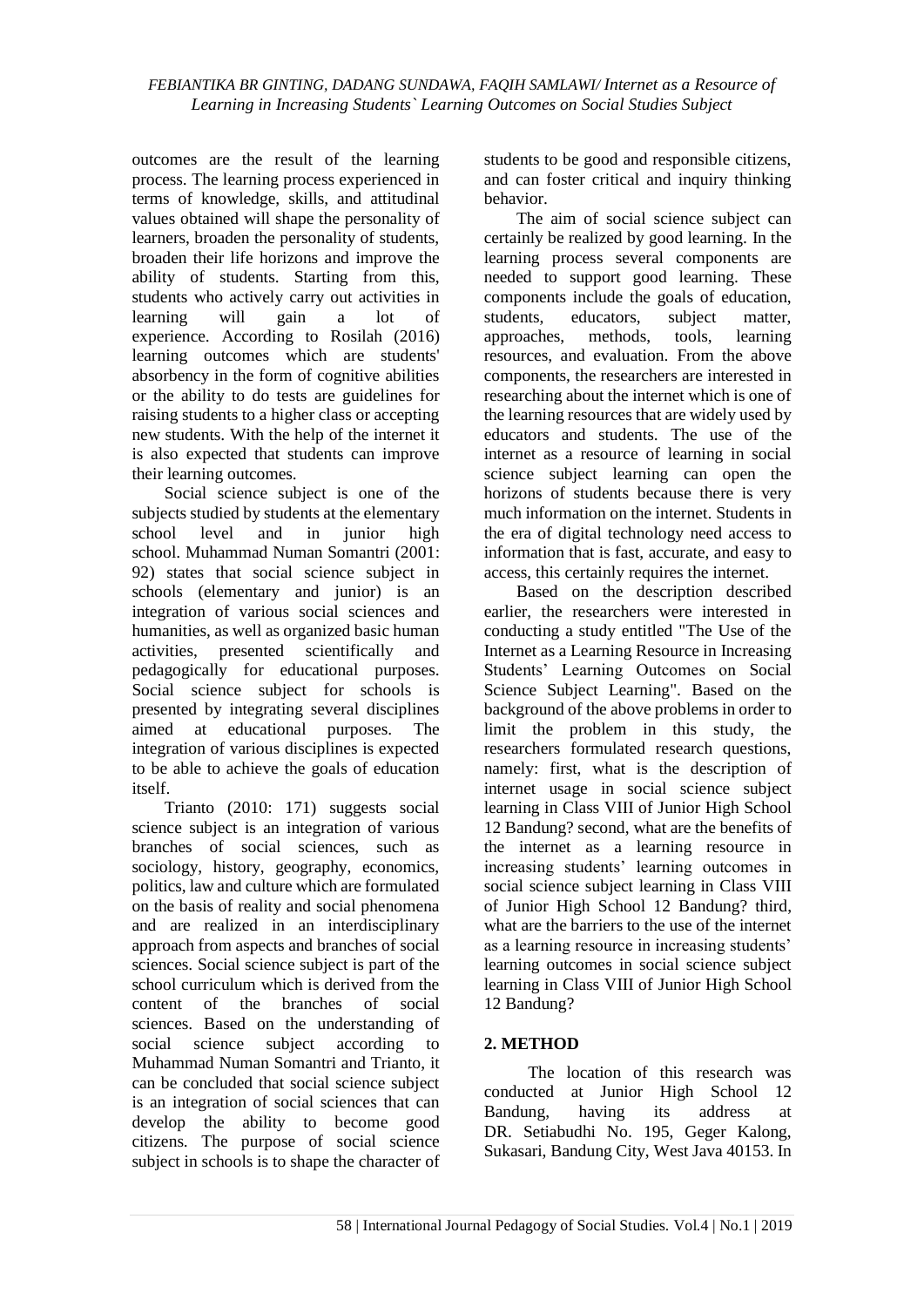this study the participants were  $8<sup>th</sup>$  grader students who were randomly selected as well as a social science subject teacher. The students who were subjected were 8 people and one social science subject teacher. Descriptive method became a method or procedure that the researcher chose to express the problem in this research. Hamdi and Bahruddin (2012, p. 5) state that descriptive research is a phenomenon that exists, which takes place now or in the past.

This study used data collection techniques in the form of interview, observation, and documentation. Processing and analysis of data in this study was the model analysis technique of Miles and Huberman (in Sugiono, 2015) in which the process of data analysis was carried out before, during, and after the study. In the first model analysis was collected data from interviews, observation, and documentation and then data reduction, data presentation and conclusion were carried out.

#### **3. RESULTS AND DISCUSSION**

#### **a. Overview of the Internet use in Social Science Subject Learning**

The internet has been used in social science subject learning by 8t grader students of Junior High School 12 Bandung in their daily lives. In general, the internet is used by students to find information, play social media, play games, and view video clips. Especially related to social science subject learning, students use the internet to look for learning materials. The use of the internet in social science subject learning makes it easier for students to find information for their assignments. Social science subject teacher, through the interview, mentioned that learning using the internet made students more knowledgeable. According to Feriyansyah (2015), the progress of ICTs makes people connected to each other through the communication tools in their hands.

The knowledge on the internet is very up to date so students use Google in finding learning materials that are in accordance with their learning materials. The internet helps students in finding information sources to complete their tasks, one example is the task of making a teacher-assigned paper done by students using the internet. The internet makes it easy for students to find various information related to the theme of their papers. Such interview having been conducted with teacher and eight students obtained information that students and teacher did not always use the internet as a learning resource. In addition, in carrying out the tasks, Ms. Ema allowed students to access the internet as a learning resource besides textbooks distributed from the school. This is also relevant to observations made by the researchers in the classroom. During observations, it was seen that several times the teacher's meetings did not use the internet as well as in the execution of assignments at the school, it was also seen that students opened the internet through their own smartphones.

The use of the internet is also very beneficial for students because they can exchange information through social media that they access via the internet. If there is a group assignment, students will share the material through group as expressed by what they have, besides that they can also share information about learning resources obtained by students. Occasionally the teacher does have to give group assignments to students because it will educate students to work together in completing tasks. Cooperation is very important because students can share their opinions and help students think critically so learning is more efficient.

The findings of interview in class VIII of Junior High School 12 Bandung provided information that in social science subject learning in the classroom has already used the internet in certain learning materials, not all materials use the internet. In accordance with the findings of observation made by researchers as many as 7 classes, it appeared that not every meeting used the internet. This is in line with the findings of interview with students and teacher in which the internet was only used on certain materials. The use of the internet in social science subject learning was to find answers to tasks and also to look for learning materials, and other information needed by students. Teacher also used the internet to add learning information.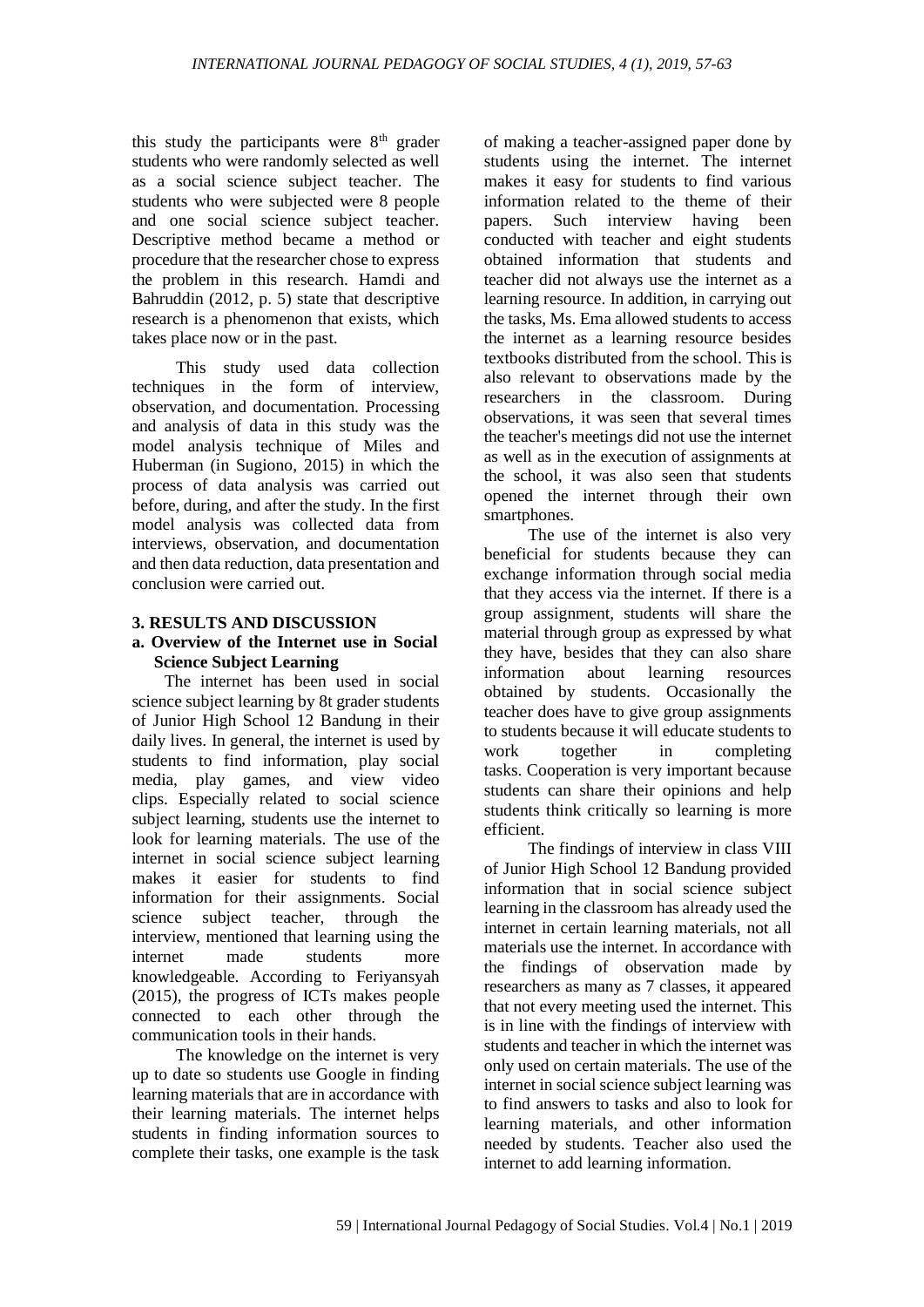The use of the internet in learning is also more practical and also very good for students and teacher. However, in its use, firstly must block bad sites because on the internet various bad ads often appear. As the internet users, some students are happy with the use of internet as learning resources while some others are not since they find it unnecessary due to the existence of books.

The type of internet service used by students to find learning resources in general is WWW (World Wide Web). WWW is an internet application that includes multimedia resources including sound, images, videos, and animations so that this application becomes an interactive knowledge tool. Through WWW students or teachers can access Google then type the keyword so that it will find the results of the search. Students who use the internet as a learning resource certainly get a more real learning experience in their environment. With the help of audio, visuals, and audio-visual students learn more easily to see the real theory of learning that is being studied. In social science subject learning, there are still many students who think that social science is a less interesting subject and difficult to remember.

The use of the internet in learning can also provide more variety to students because with the internet students can see pictures, animations, or videos related to their learning materials. It will also be more interesting because students can connect what they see on the internet with the theories mentioned in the book. Although the internet is not always used in every subject matter but the internet is certainly very helpful for students and teacher.

Social science subject learning with internet learning resources certainly requires tools to access them. In class VIII the tools used by students in accessing the internet are smartphones. Almost all students have smartphones and are brought to school every day. Teacher sometimes uses smartphone to access information because it is considered more efficient. When learning takes place within the group, the teacher invited students to access the internet to find answers to their assignments. When entering the new subject matter the teacher also gave apperception and invited the students to look for material in accordance with the theme in the book, after which a presentation and question and answer session were held. In the preparation of group papers, the teacher also asked students to find relevant learning resources because in the book the material is incomplete. Facilities at the school can certainly facilitate students to access the internet with the help of the internet. At Junior High School 12 Bandung, the internet is available, but it can only be used in midterm test, final test, and national exam only. However, through interview with social science teacher, it was known that in school, actually the Wi-Fi network can be accessed everyday but if it was turned on and off regularly and generally students have no idea about the Wi-Fi password so they cannot access it.

## **b. Benefits of the Internet as a Learning Resource in Increasing Students' Learning Outcomes on Social Science Subject Learning**

The use of the internet as a learning resource is very beneficial for students, they can analyze learning resources that are relevant to social science subject learning and conduct searches in accordance with real life. This is because social science subject is very much related to real life and the phenomena that surround the students. In accordance with the results of the interview mentioned earlier that students can work together online to do assignments and discuss them with classmates. Certainly, space and time have no limits to the use of this internet.

The internet is also a resource of learning that can help teacher and students in learning. In the Internet, there is a lot of knowledge that can be taken advantage of to increase the knowledge of students and teacher. The internet for an organization now has become a very important medium to support progress or development and become a medium to convey any information to the public at large and become the fastest, the most effective and efficient communication tool. Many benefits can be obtained from the use of the Internet, including the rapid process of finding information and knowledge or news about certain things and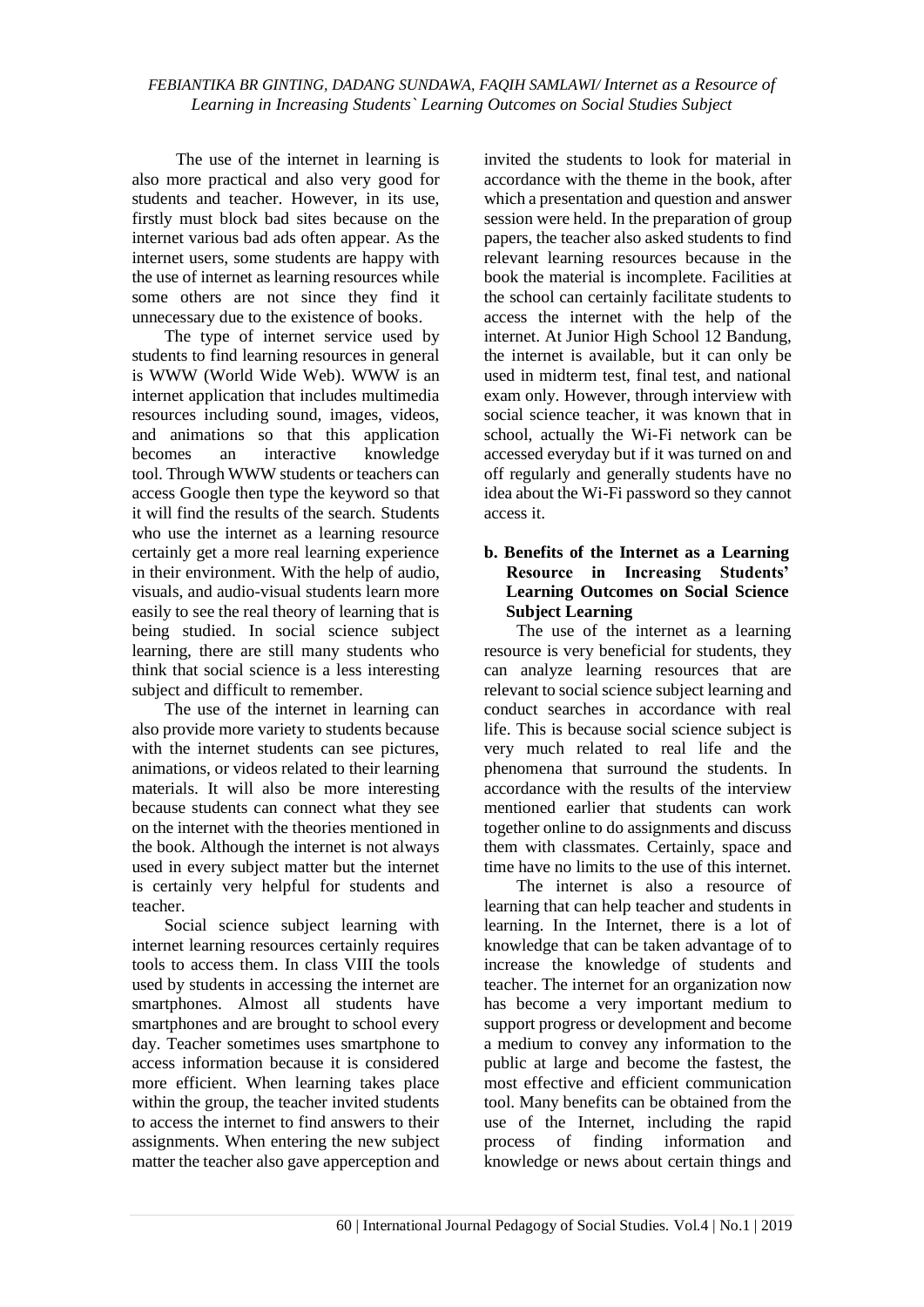ease of communication in a cheap and efficient manner. The internet, in the field of education is very useful in the learning process in schools, where students can complete their knowledge, while teacher can find appropriate and innovative teaching materials through the internet. Students can search anything on the internet, ranging from subjects to general science, all of which can be searched on the internet. While the teacher can find information that can be used as teaching material for the students apart from the book. The teacher has made internet as a learning resource other than books and so that it can be a solution to overcome the problems that have occurred so far, for example the lack of books in the library, books left at home and incomplete subject matter in books.

After conducting interview with the teacher, it can be seen that the learning outcomes obtained by students tended to increase. Whereas when interviewing students, there were some students who felt the learning outcomes were the same and there were some who felt the score was higher. In addition, students tended to be more active in the classroom because by reading learning resources from the internet, students found information and when the teacher asked questions, students could answer. An interview conducted with Sherly, it is known that her learning outcomes when using the internet increased, Faaris also received a higher score, the same thing also happened to Satrio, the score obtained was higher. But a student named Farah, got no idea whether it was increasing or not. While Balebat got the same score, the score obtained by Devina and Azzahra did not increase.

From the findings of interview towards a teacher and students, it is known that the score obtained by students mostly increased by using the internet. The following is the acquisition of scores of students on two tests after using the internet:

| Table 1. Of Students' Learning Outcomes |             |                     |                    |                    |  |  |  |
|-----------------------------------------|-------------|---------------------|--------------------|--------------------|--|--|--|
| N <sub>0</sub>                          | <b>Name</b> | <b>Score</b>        | Score 1 Score      |                    |  |  |  |
|                                         |             | before<br>using the | after<br>using the | after<br>using the |  |  |  |
|                                         |             |                     |                    | Internet           |  |  |  |
|                                         |             | Internet            | Internet           |                    |  |  |  |
|                                         | Sherly      | 100                 | 90                 | 90                 |  |  |  |

 $T_{\text{obs}}$  1. of Students' Learning Out

|                                  | a       |    |     |     |  |  |  |
|----------------------------------|---------|----|-----|-----|--|--|--|
| 3                                | Satrio  | 60 | 90  | 100 |  |  |  |
|                                  | Devina  | 85 | 100 | 100 |  |  |  |
| 5                                | Balebat | 75 | 90  | 90  |  |  |  |
| 6                                | Faaris  | 60 | 90  | 100 |  |  |  |
|                                  | Farah   | 75 | 100 | 100 |  |  |  |
| 8                                | Daffa   | 85 | 100 | 90  |  |  |  |
| $Squation$ Desegnation Data 2010 |         |    |     |     |  |  |  |

*Source: Researcher Data 2019*

From the table above can be seen the students' diverse learning outcomes after using the internet as a learning resource. Some got increasing score, decreasing, and staying the same. The average learning outcomes of students in the first test was 93.75 and the average learning outcomes in the second test was 95.1. From the average value it can be seen that the learning outcomes of students increased even though the score of the individual was vary, some increased, some remained the same, and some others decreased. The use of the internet in increasing students' learning outcomes is certainly a very good effort to do.

#### **Barriers to the Use of the Internet as a Learning Resource in**

**Increasing Students' Learning Outcomes on Social Science Subject Learning in Class VIII of Junior High School 12 Bandung**

In the use of the internet in learning in class VIII of Junior High School 12 Bandung several obstacles and difficulties were found. Sherly stated that the obstacle she experienced when accessing the internet was a slow internet connection and a limited data. The obstacle faced by Daffa when using the internet as a learning resource was the absence of data and when the material sought did not exist.

The obstacle experienced by Farah when using the internet was that the material sought is difficult to find and sometimes mixed up with other materials and sometimes cell phone signals were poor and rarely anyone wrote the material sought. The obstacle that Faaris experienced was when no learning material was found and the internet network was slow and the data connection ran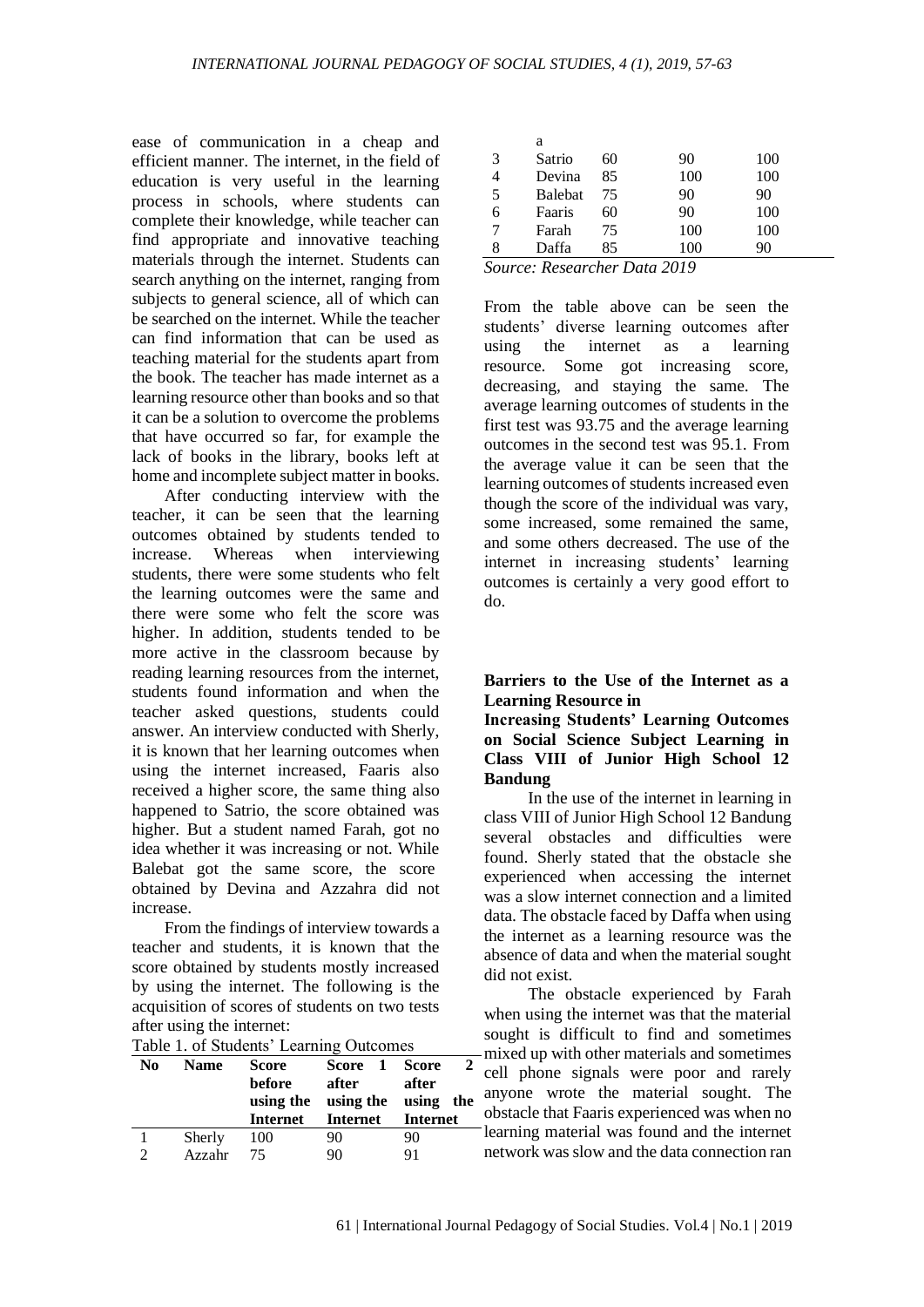out. In accessing the internet, Balebat sometimes ran out of data. The obstacle faced by Devina when using the internet in social science subject learning was that there was no internet connection and what sought was not as desired and the data connection was out of availability. Apart from those, in the use of internet for learning, the difficulties faced were the absence of appropriate answers to the assignments given by the teacher and not good internet networks. The obstacle experienced by Satrio when searching for learning resources on the internet was that when the network was bad, the data connection ran out and the materials sought did not exist on the internet.

From the findings of the interview above, it can be seen that the obstacles experienced by students when accessing the internet were out of data connection, poor internet network, and sometimes the materials sought on the internet did not exist because it may mix with other materials. This obstacle was also in line with the findings of interview with teacher in which the internet network was sometimes slow because students together look for learning resources so that the network was busy and slowed down. Restrictions on the use of Wi-Fi in school made students have to access the internet with their personal data connection.

## **CONCLUSION**

Social science subject learning by using the internet as a learning resource in increasing students' learning outcomes will be conclude by the researchers according to the research questions that have been formulated at the beginning of the discussion section. Here is the conclusion:

First, generally the internet is used by students and teachers in class VIII of Junior High School 12 Bandung. Especially in social science subject learning, it is used as a learning resource. Given the limitations of institutional Wi-Fi infrastructure, all students and teachers access the internet using personal data connection.

Second, the internet as a learning resource is very useful for students, the internet makes it easier for students to find information related to learning. Particularly in class VIII of Junior High School 12 Bandung in social science subject learning, the internet is used by students and teachers in finding learning materials and seeking completion of school assignments.

Third, the barriers to using the internet as a learning resource in general are slow network and out of data connection. A particular obstacle to using the internet in social science subject learning is when learning material sought is mixed up with other materials and sometimes the materials are not written or provided on the internet.

## **ACKNOWLEDGEMENT**

Thank you to the Journal of Pedagogy of Social Studies which has published this journal.

## **REFERENCES**

- Feriyansyah. (2015). Warga Negara Digital sebagai Instrumen Warga Negara Global (Penelitian Grounded Theory tentang Dampak Kemajuan TIK terhadap Praktik Kewarganegaraan). JPIS. Vol 27 No 1 [http://ejournal.upi.edu/index.php/jpis/](http://ejournal.upi.edu/index.php/jpis/article/view/1606) [article/view/1606](http://ejournal.upi.edu/index.php/jpis/article/view/1606)
- Hamdi, Asep Saepul. E. Bahruddin. (2014). *Metode Penelitian Kuantitatif Aplikasi dalam Pendidikan.*(Yogyakarta: Deepublisher).
- Nu'man Somantri, M. (2001). *Menggagas Pembaharuan Pendidikan IPS*. Bandung: Rosda
- Rahmadi, Usman. P*ilihan Penyelesaian Sengketa di Luar Pengadilan.* 2003. Bandung : PT. Citra Aditya Bhakti.
- Rosilah, Eros. (2016). Meningkatkan Hasil Belajar Siswa Kelas IV di SDN Babakan Tarogong 5 Bandung pada Pembelajaran IPS melalui Strategi Pembelajaran Pemecahan Masalah. JPIS. Vol 25 No. 2 [http://ejournal.upi.edu/index.php/jpis/](http://ejournal.upi.edu/index.php/jpis/article/view/6198/4193) [article/view/6198/4193](http://ejournal.upi.edu/index.php/jpis/article/view/6198/4193)
- Sugiyono. 2015. *Metode Penelitian Pendidikan (Pendekatan Kuantitatif, Kualitatif dan R&D).* Penerbit CV. Alfabeta: Bandung.